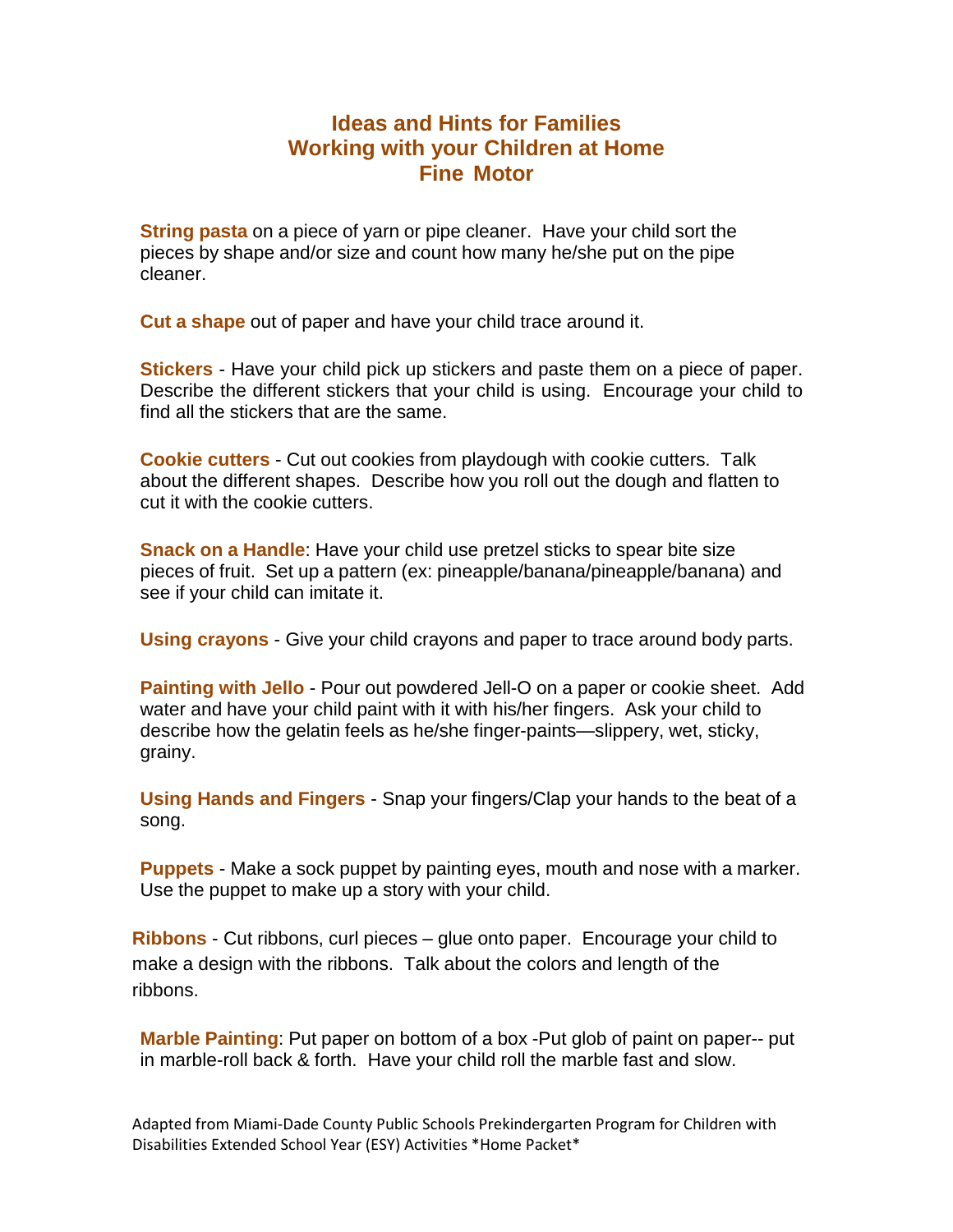**Leaf Prints:** Place the leaves under paper and rub a crayon over it. Use a variety of leaves and fill up the page with rubbings.

#### **Magic Bubble Bags** (see #2 attached)

Have your child tell you what he/she sees. You can add scent to it and have him/her smell it. Have him/her squish it with his/her hands and tell you how it feels.

**Watering flowers** - Have your child water your flowers with a spray bottle.Show them how to squeeze the pump to make the water come out. Let them use two hands if they need to.

**Drums** - Give your child 2 wooden spoons and a pot – "Drum" to the beat of a song. Keep a pot and spoons for yourself. Listen to some music and hit the beat on the bottom of the pot. Wait and watch for your child to do the same. Beat so the sound is louder and softer.

**Bubbles**: Blow a big stream of bubbles for your child. Have your child run after them and pop them with his/her fingers.

**Paint the sidewalk** with water and brushes. Take a few buckets or containers of water outside. Gather a variety of paint brushes (ones for painting the house and for painting a picture.) "Paint" the water on the sidewalk or on a wall. Add food coloring to the water and "paint" some more. Rinse it off with plain water.

**Tear and Glue** -Prepare paper for your child to tear & paste on a paper plate. Get a variety of papers…paper towels, magazine pages, construction paper, plain white paper, tissues. Show them how to tear pieces off. Tear with them. Then glue the papers on a whole sheet of paper to make a collage or picture. Hints: If your child does not like to touch the glue, let him/her use a cotton swab or paintbrush initially.

**Clothespins** - Have your child clip clothespins around a can or box. See if they can hang pictures under the clips to make a family photo can or box.

**Shaving Cream** - Draw lines, trace happy faces, with shaving cream. Add food coloring. Squeeze some shaving cream onto a flat surface (use a cookie sheet for easy clean-up). Have fun using your fingers to draw pictures in the shaving cream.

**Finger-painting with pudding**: Take a small dish of pudding and use a spoon to put it on a piece of foil or waxed paper or a cookie sheet. Spread it out with your hands. Make circles, lines, a path, and letters.

Adapted from Miami-Dade County Public Schools Prekindergarten Program for Children with Disabilities Extended School Year (ESY) Activities \*Home Packet\*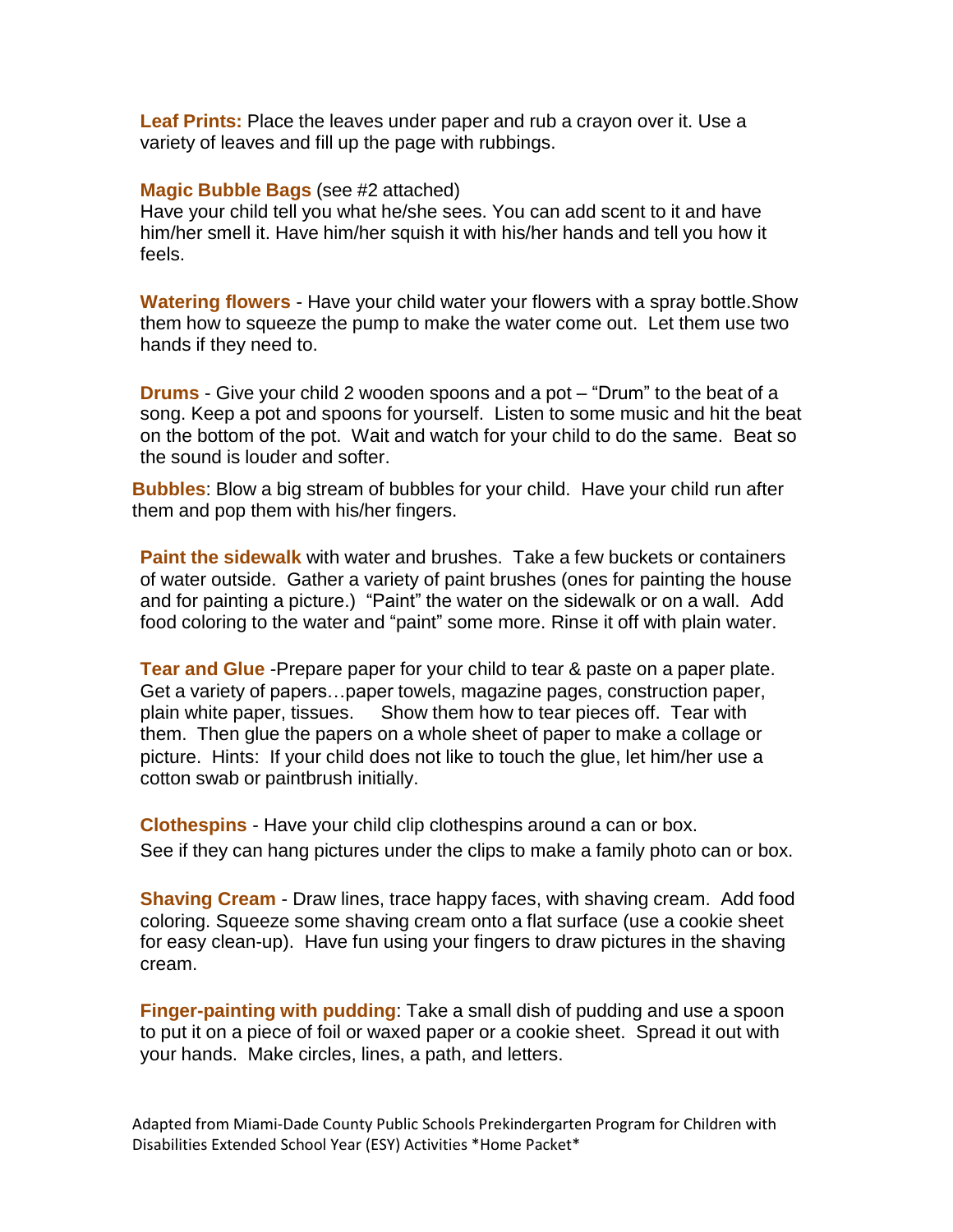### **Scented Playdough** (see #3 attached)

Roll playdough into long tubes. Make snakes out of playdough and have your child cut them with a plastic knife or scissors.

**Draw with chalk on sidewalk**. Make lines & shapes. Attach the chalk to a toy car or truck - make sure that the chalk is touching the ground. Let your child "draw" by moving the toy.

### **Goop/Oobleck** (see #4 attached)

Talk about the different textures: thick, thin, runny and mushy. Have him/her describe how it feels in his/her fingers.

**Buttons** - Give your child a shirt with big buttons to button and unbutton.

**Magazines** - Have your child cut his/her favorite pictures from a magazine or newspaper. Discuss the pictures. Paste pictures from the magazine or newspaper that your child cut out the day before. Glue them on pieces of paper and make them into a book or put them on the refrigerator or wall to look at.

**Writing** - Write with pens, pencils, chalk, & markers. Make a game. First you write, and then it's his/her turn. Switch writing implements (if you used pens, change to markers or chalk.) Do it again.

**Cooking** - Have your child help with lunch; Make a sandwich and let them spread something on it. Have something to drink and let them pour it from a small pitcher. Let your child cut something soft like a sandwich or banana.

**Cleaning** - Have your child help you with washing the car, windows, and walls. Use sponges, towels, squeegees, or any other cleaning supply you have available. Let your child choose which one to use.

**Ziploc bags** - Give your child Ziploc plastic bags, jars and bottles to open & close. Put favorite snacks or toys in the containers if you need to entice your child to open the bag, jar or bottle.

**Painting** - Paint with Q-tips, straws, cotton balls.

Place a variety of painting tools on the table. Let your child dip the tool into the paint and make strokes on the paper.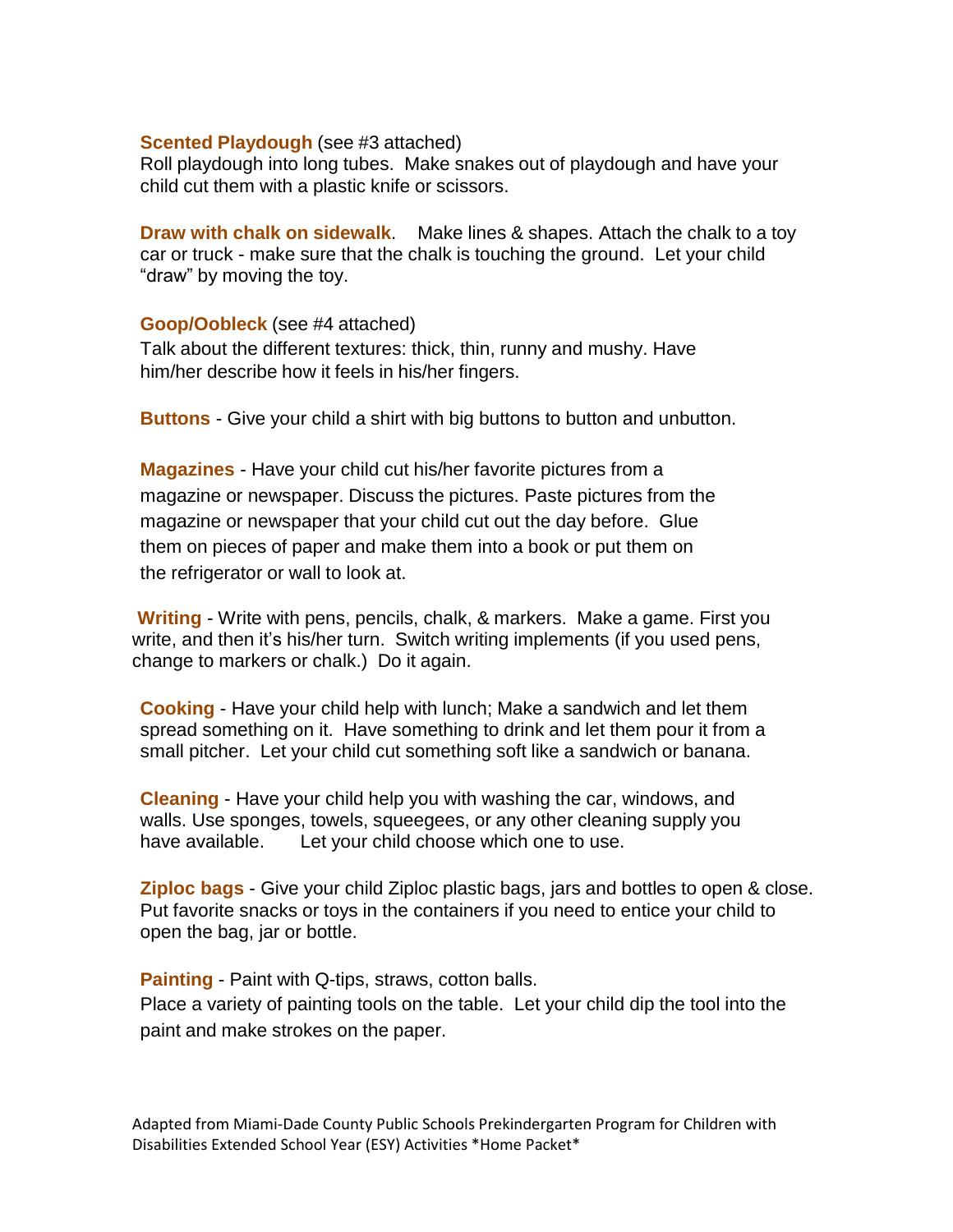**Utensils** - Use different cooking utensils that have holes in them. For example, a plastic spatula with slots or a plastic spoon with drainage holes, perhaps a sifter.

**Sand** - Put some sand in a container. Have your child pour, scoop, & find small toys buried in it. Add a little water and see how that changes things.

**Food coloring** - Fill a bottle with ½ water ½ oil. Add food coloring – Shake! Let your child do the pouring and shaking. Let them drip the food coloring into the mixture after you show them. Count how many drops of food coloring you add. Add a second color and see what color you get. For example, if you start with red and add blue, you will get purple.

**Squeezing** - Have your child squeeze lemons to make lemonade. Cut the lemons in half. Use a juicer or your hands. With the juicer, show the child how to turn and push the lemon to get the juice to come out. If you do not have a juicer, use one hand or both hands and squeeze. Pick the seeds out. Add some water and sugar to your own taste.

**Bean bags** - Make bean bags out of Ziploc bags and beans. Have your child toss them into the laundry basket. Have your child scoop the beans into the bags. Then help him/her to zip them closed. Make sure they are closed all the way. Seal with tape. Take turns tossing them into the laundry basket.

**Collages** - Make a collage using aluminum foil, wax paper, & brown bags. Let your child rip or cut aluminum foil, wax paper and brown bags. Let them scrunch some pieces into balls or odd shapes. Glue them onto a poster board or onto some cardboard from a box you do not need.

**Indoor bowling** - Play indoor bowling game with your child. Use empty plastic soda bottles for pins and rolled up socks for balls. Set the balls up close to a wall. Mark a line on the floor with tape. Your child can roll the ball from that line. Move the line forward or back to make sure your child can be successful and challenged.

**Mashed potatoes** - Have your child help you make mashed potatoes. You peel and boil the potatoes. Drain them and put them into a cool bowl or pot. Add milk or butter or whatever your family likes. Let your child mash with a potato masher (or a large fork) or use a hand mixer to mix.

**Stone Structures** - Find 5 stones (rocks). Tape or glue them together to make a structure, and then paint it. See what it looks like. Does it look like an animal? Paint a face on it.

Adapted from Miami-Dade County Public Schools Prekindergarten Program for Children with Disabilities Extended School Year (ESY) Activities \*Home Packet\*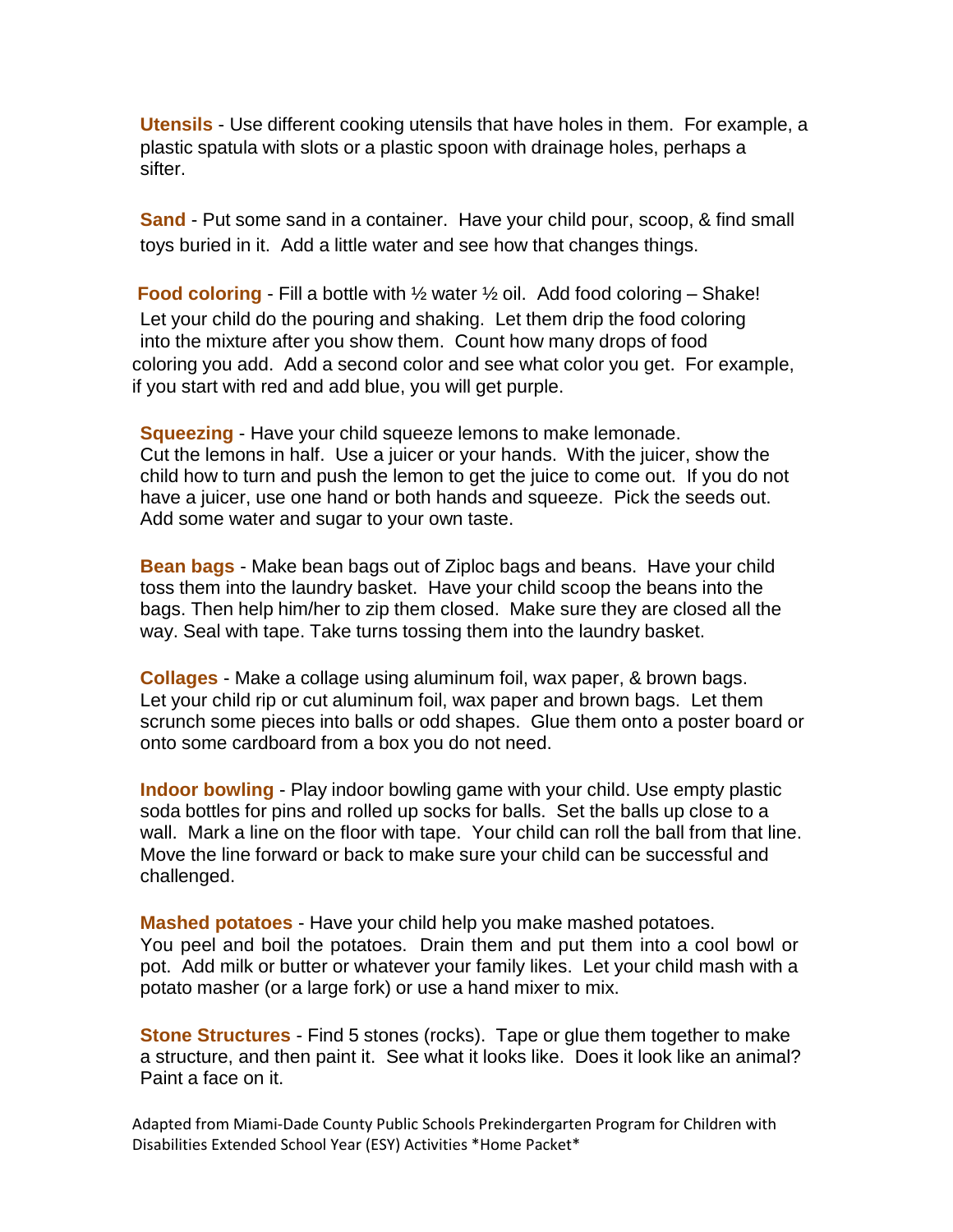## **Activities for Fine Motor Skills**

# **1) GAK**

Ingredients: 2 cups of white glue 2 containers 2 <sup>1/2</sup> cups water 2 utensils to stir food coloring 1 ziplock bag 3 tsp. borax

Directions:

Mix all the ingredients together until well blended: 1 ½ cups of water, 2 cups

white glue and food coloring.

In a separate container, dissolve 3 teaspoons of Borax in 1 cup of water. Blend both mixtures together. Your child can play with it again and again. You can save it in the ziplock bag. Have fun!!

# **2) Fun Mixture: Magic Bubble Bags**

Thousands of brightly colored bubbles float in a blend of cornstarch and water. Yield: 1 bag

| Ingredients: | 5 teaspoons cornstarch             | $\frac{1}{2}$ cup water |
|--------------|------------------------------------|-------------------------|
|              | $\frac{1}{2}$ cup of vegetable oil | 1 egg.                  |
|              | Food coloring                      |                         |

Other things you'll need: Freezer-quality resealable bag, duct

tape.

Directions**:**

- 1. Place all the ingredients in the bag. Food coloring: 2 squirts each of blue and green, or red and green.
- 2. Seal with duct tape.